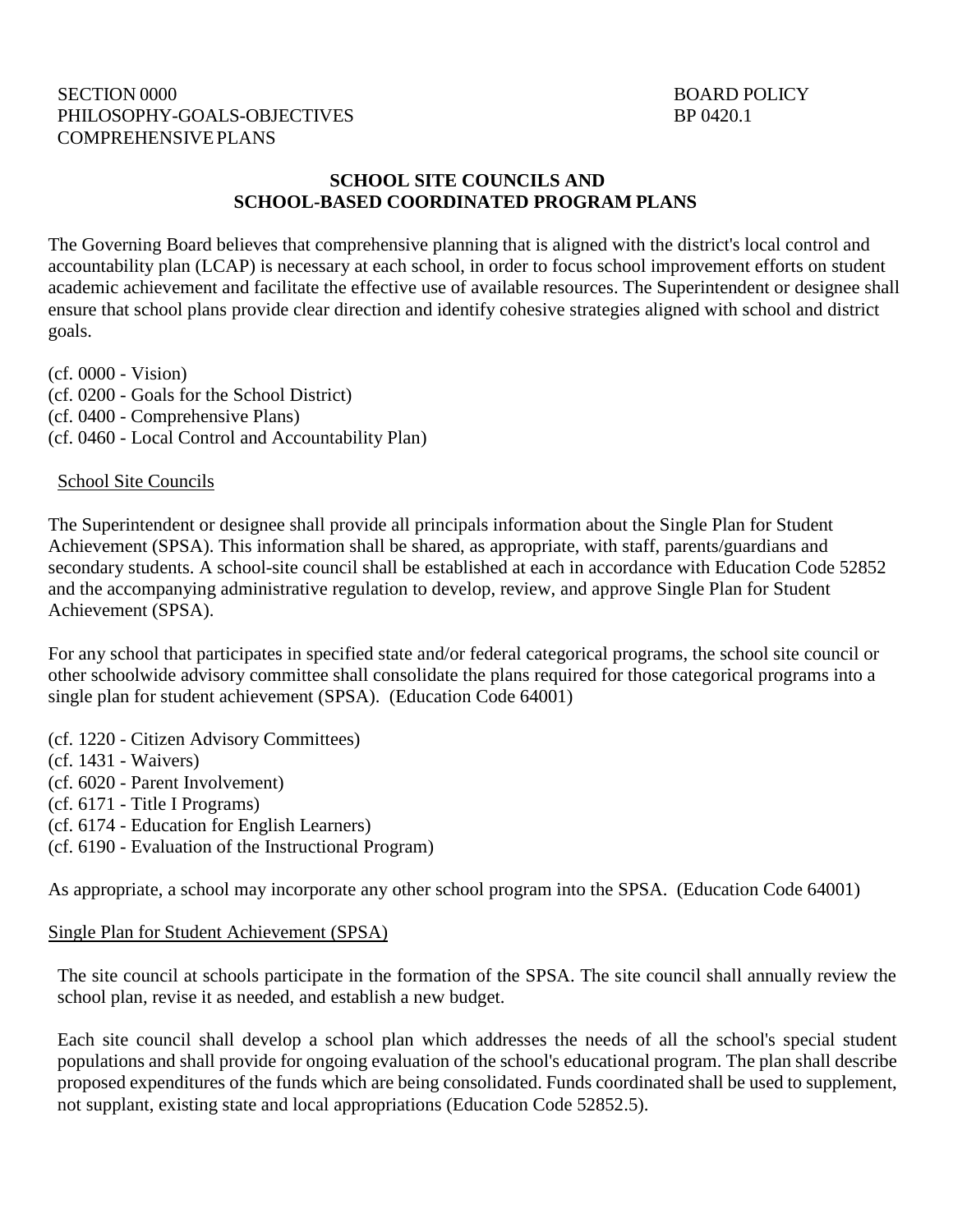#### **SCHOOL SITE COUNCILS ANDSCHOOL-BASED COORDINATED PROGRAM PLANS BP 0420.1 (CONT.) Page 2**

## Approval of the School Plan

The Superintendent or designee shall review each school's SPSA to ensure that it meets the content requirements for all programs included, is based on an analysis of current practices and student academic performance, and reasonably links improvement strategies to identified needs of the school and its students. He/she shall also ensure that specific actions included in the district's LCAP are consistent with the strategies identified in each school's SPSA.

The Board shall, at a regularly scheduled Board meeting, review and approve each school's SPSA and any subsequent material revisions affecting the academic programs for students participating in the categorical programs addressed in the SPSA. The Board shall certify that, to the extent allowable under federal law, the SPSA is consistent with district local improvement plans required as a condition of receiving federal funding. (Education Code 64001)

Whenever the Board does not approve a school's SPSA, it shall communicate its specific reasons for disapproval of the plan to the school site council or committee. The school site council or committee shall then revise and resubmit the SPSA to the Board for its approval. (Education Code 52855)

The Superintendent or designee shall ensure that school administrators and school site council members receive training on the roles and responsibilities of the site council.

### Pupil-Free Days

Schools may request time during the regular school year to conduct staff development programs. Such time shall not exceed eight (8) days each year for each participating staff member (Education Code 52854). Requests for pupil-free days together with the specific outcomes established for these staff development days are to be included in the schoolplan.

Legal Reference:

### **EDUCATION CODE**

52-53 Designation of schools 33133 Information guide for school site councils 35147 Open meeting laws exceptions 41540-41544 Targeted instructional improvement block grants 52060-52077 Local control and accountability plan 52176 Advisory committees 52852 School site councils 52800-52904 School-Based Program Coordination Act 54000-54028 Educationally Disadvantaged Youth Programs 54425 Advisory committees (compensatory education) 56000-56867 Special education 64000 Categorical programs included in consolidated application 64001 Single school plan for student achievement, consolidated application programs